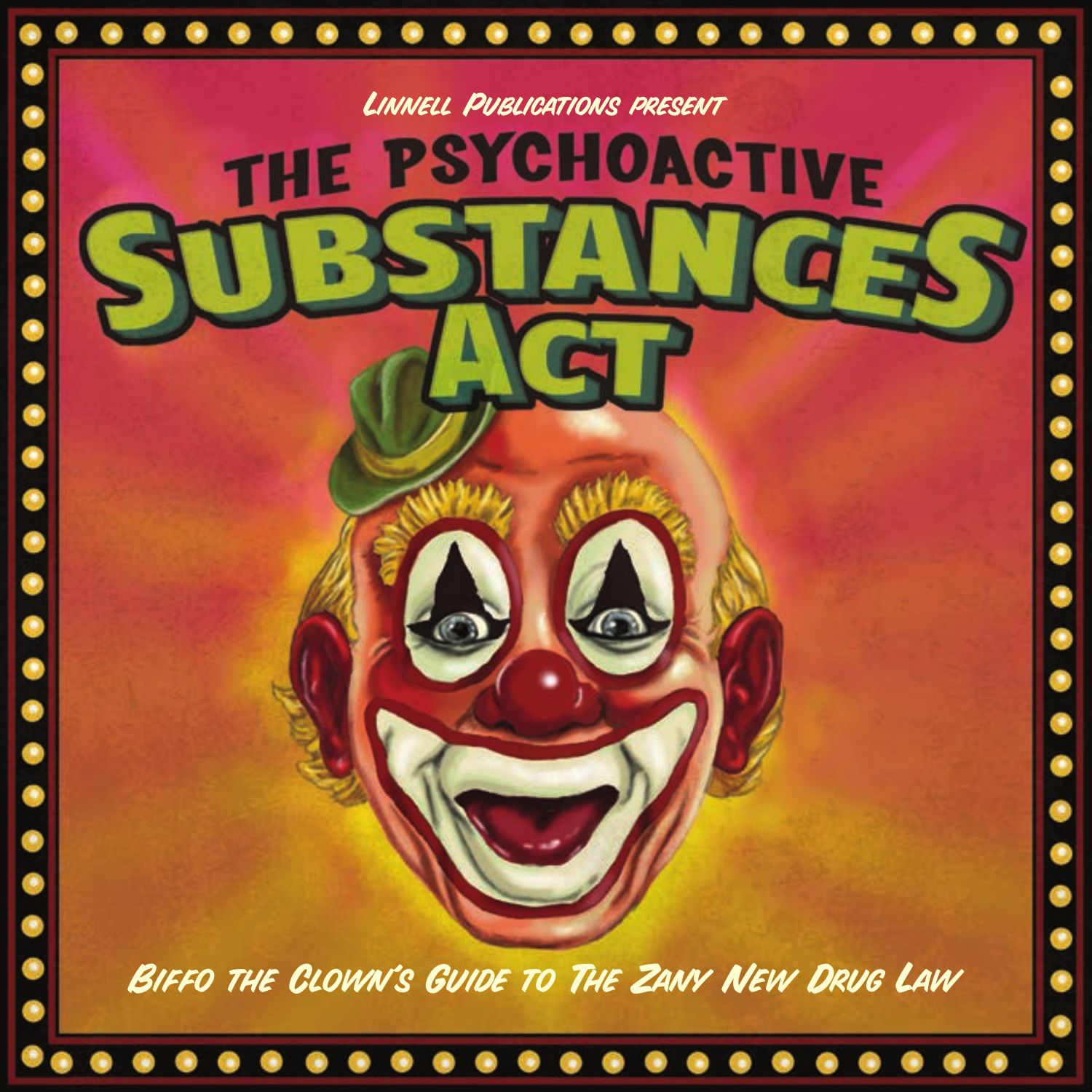## **BIFFO THE CLOWN'S GUIDE TO** THE PSYCHOACTIVE SUBSTANCES ACT



Mr. Pastry has made up a new law. It is illegal to produce or supply ANY substance if it is likely to be used to get high, apart from . . .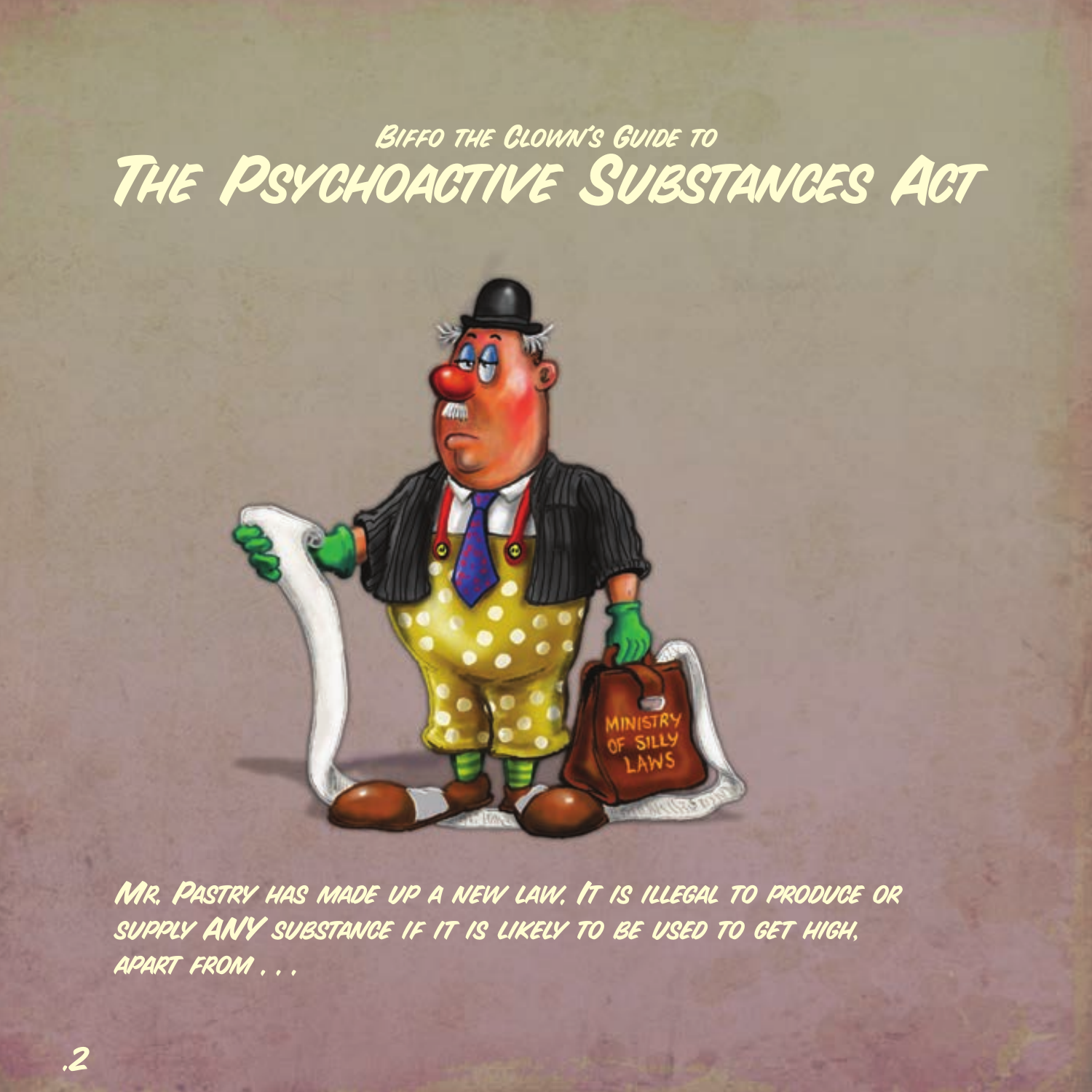Biffo the Clown was busy making custard pies when his doorbell rang. It was Mr. Pastry from the Ministry of Silly Laws**.**

"Oh Biffo, I keep trying to ban all these legal highs, but that naughty Legal High Man just makes another one", he said.

"But I'll show him. I've made up a new law. It is now an offence to make, sell or even give away anything that is likely to be used to get high".

"I've called my new law . . . The **Psychoactive Substances Act**", said Mr. Pastry proudly.

"What's a psychoactive substance?", asked Biffo.

Mr. Pastry said that a psychoactive substance is something that has an effect on your brain.

"Like tea and coffee", said Biffo.

Mr. Pastry said that **caffeine,**  found in tea and coffee is a psychoactive substance but wasn't included in his new law because he liked a cup of tea in the morning.

"What about booze and fags?", asked Biffo."They kill lots of people".

Mr. Pastry said that **alcohol** and **nicotine** were psychoactive substances, but were not included in his new law as Mrs. Pastry chain smokes Benson and Hedges and likes a drop of gin.

"Is a psychoactive substance a medicine, like the doctor gives to sad clowns?", asked Biffo.

Mr. Pastry said that **medicines** can be psychoactive substances. but he had not included those in his new law either.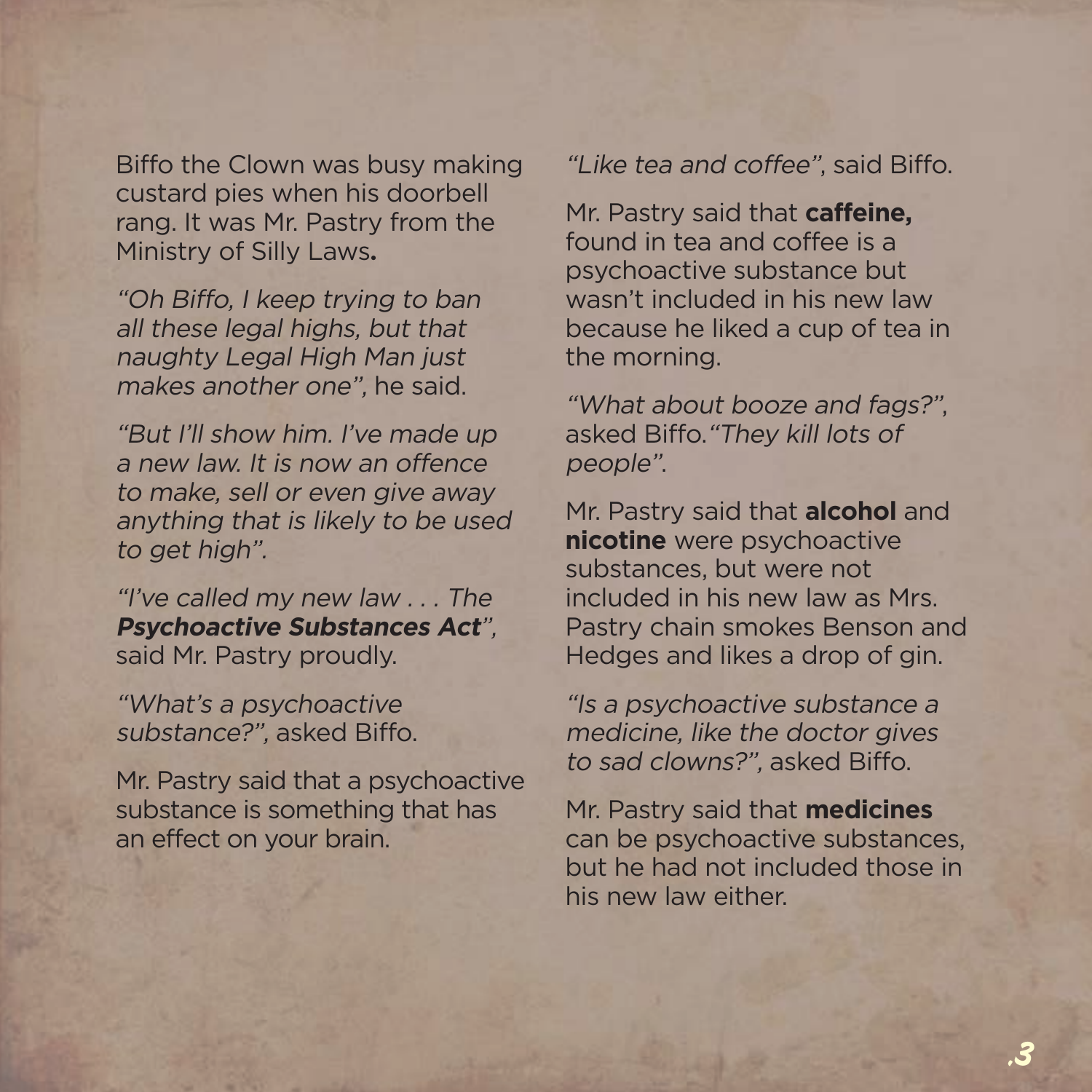

It is legal to supply Nitrous Oxide to make Custard Pies. but is illegal to supply Nitrous Oxide if it is likely to be used to get high.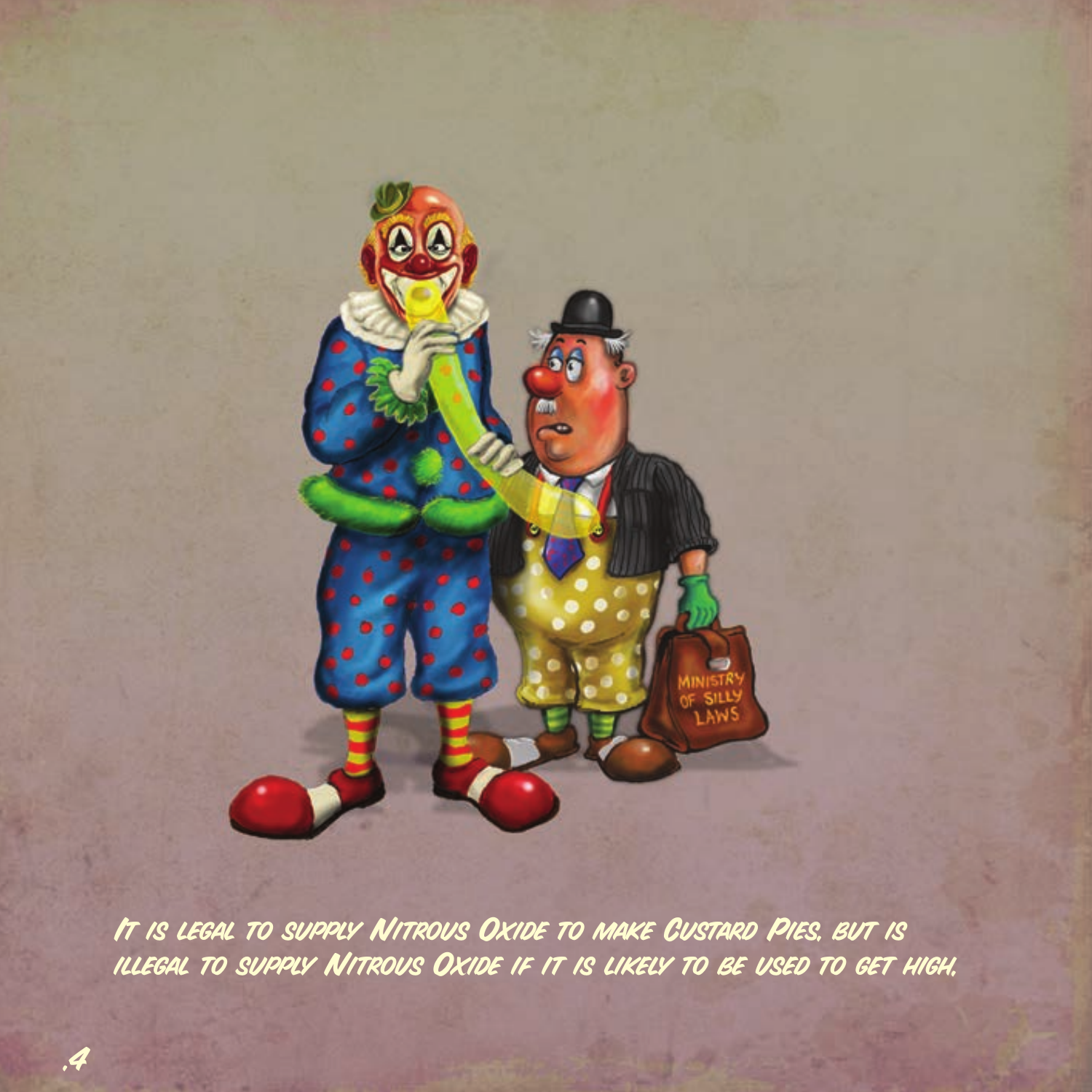"Is a psychoactive substance a drug, like cannabis?", said Biffo.

Mr. Pastry said that **cannabis**  was a psychoactive substance, but was not included in his new law as cannabis and other **illegal drugs** were already covered by another law called **The Misuse of Drugs Act**.

"Illegal drugs like cannabis are still illegal. That law will stay the same", said Mr. Pastry.

"What about **poppers**?", said Biffo.

"They are **not included** in my new law", said Mr. Pastry.

"Rumpy Pumpy and Mr. Sausage will be pleased", said Biffo. "They like to take poppers and ...."

"That's quite enough of that", said Mr. Pastry.

Professor Smarty Pants had told Mr. Pastry that poppers didn't really count as psychoactive substances.

"They can get you high . . . but it is the 'wrong sort' of getting high. My new law will **not** apply to poppers", said Mr. Pastry.

Biffo was quite confused, so he took a puff from his balloon full of laughing gas. Which probably didn't help that much.

"Biffo, 'laughing gas' is **nitrous oxide** and it is included in my new law", said Mr. Pastry.

"No", cried Biffo. "You can't ban laughing gas. How can I make custard pies without nitrous oxide for whipped cream?"

"Ah, that's different", said Mr. Pastry. "You can still sell nitrous oxide to make whipped cream, but you can not sell it if it is likely to be used to get high."

This new law sounded very silly to Biffo. How was the shop supposed to know what he was going to use it for?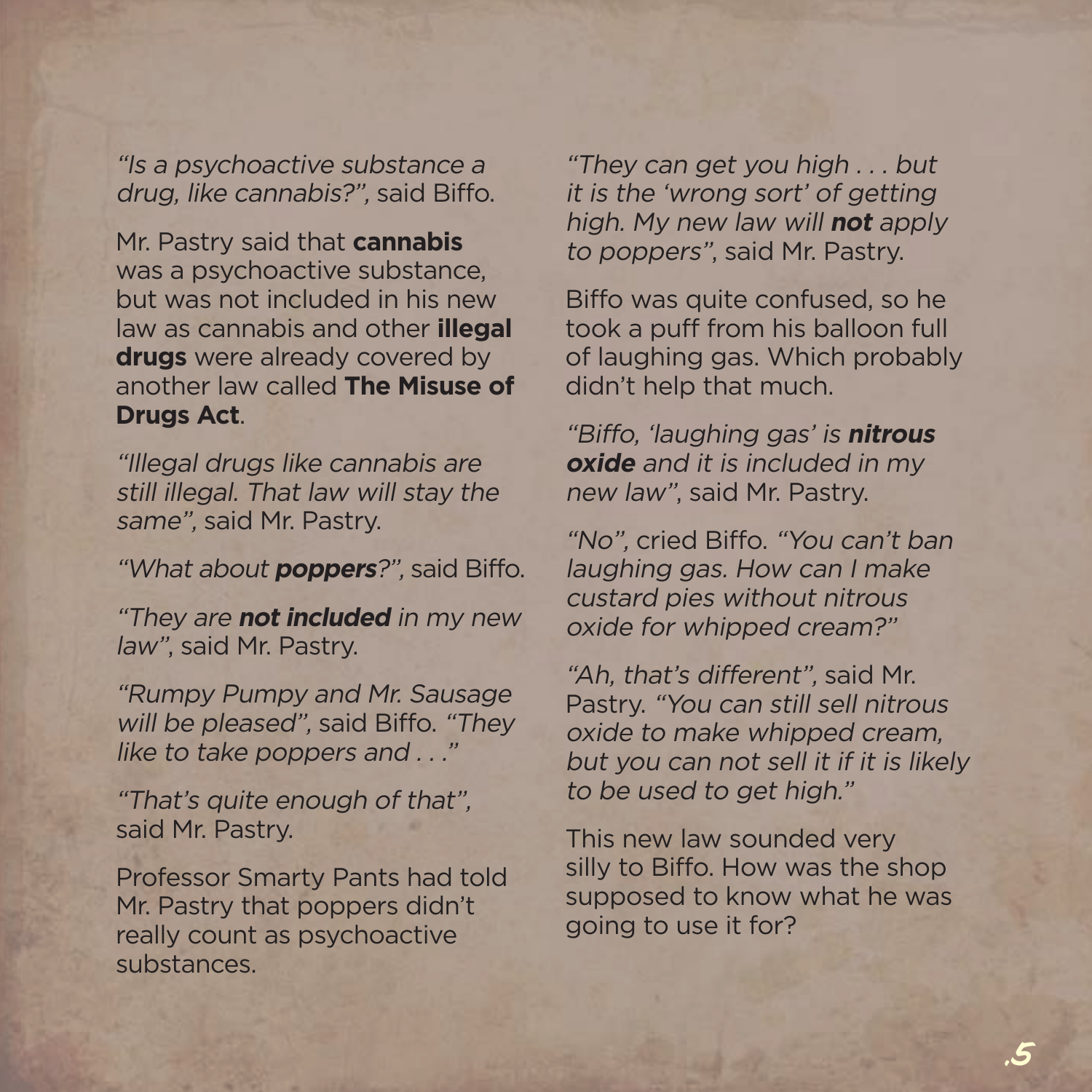

POSSESSION OF A PSYCHOACTIVE SUBSTANCE IS NOT AN OFFENCE. UNLESS you are in Prison. Bill the Custard Pie Thief is not happy!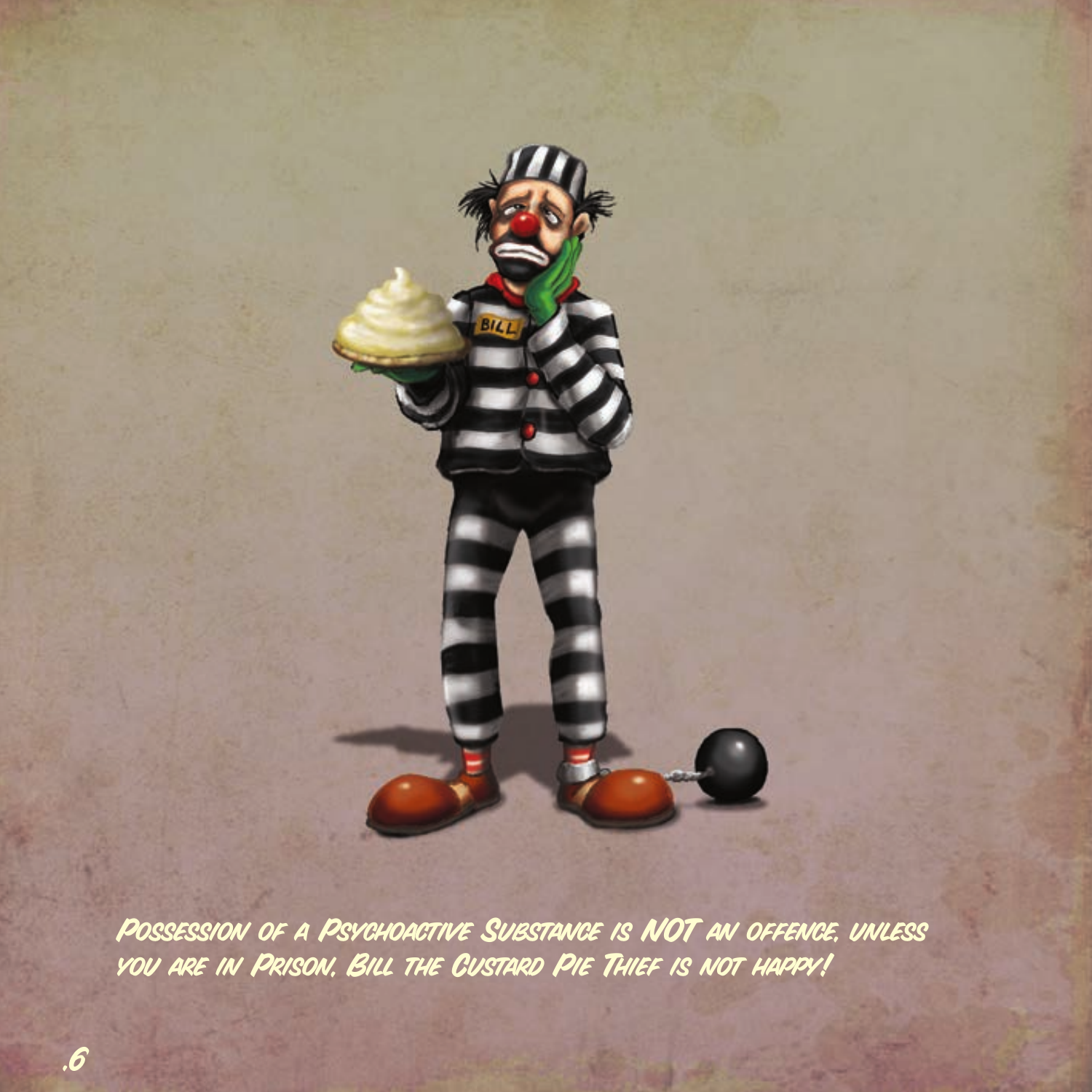"My new law will close down all the shops and websites in the country that sell legal highs like Spice", said Mr. Pastry.

"Well what's to stop me jumping in my clown car and driving to another country or buying them from a foreign website", said **Biffo** 

But Mr. Pastry had thought of that. **Importing a psychoactive substance** or buying it from a **foreign website** will also be an offence. "You would be committing a crime if you import a psychoactive substance", he said.

"Would I be committing a crime if I got caught with a psychoactive substance?", said Biffo.

"No", said Mr. Pastry. "**Possession**  of a psychoactive substance **will not be an offence** under my new law . . . unless you are in **prison**".

"Oh, Bill the Custard Pie Thief is in prison. He won't be happy about that", said Biffo.

"But at least I won't be arrested if the police catch me with a psychoactive substance", Biffo exclaimed with relief.

"Not quite", said Mr. Pastry.

Mr. Pastry explained that the police may still arrest Biffo, if for instance they caught him with a white powder and they didn't know what it was. They might test it, but unless it turned out to be an illegal drug they would let him go without charging him.

What if I bought lots of legal highs before the ban?", said Biffo.

Mr. Pastry explained that as long as he didn't have so much that the police thought he **intended to supply** them, that would be alright.

.7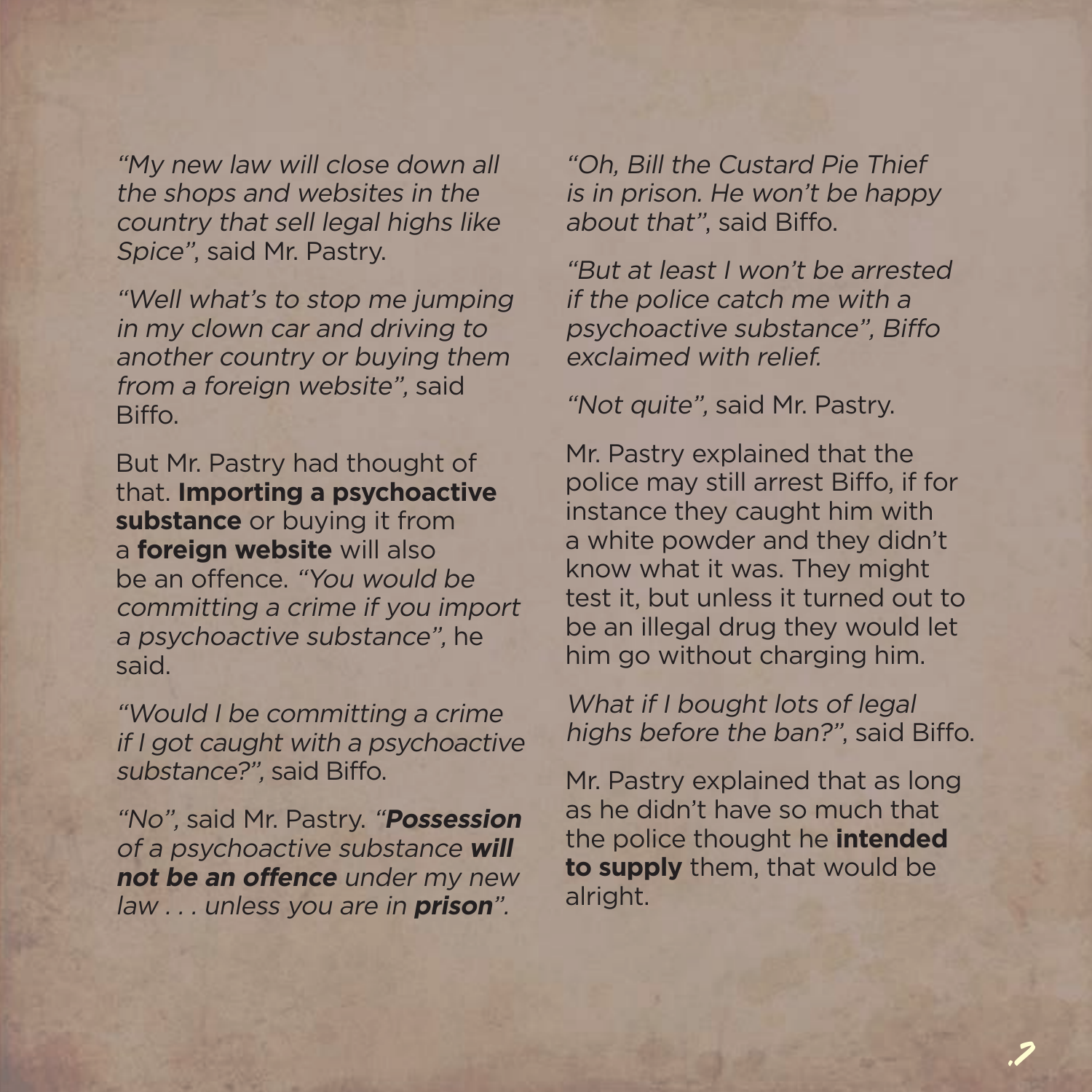

Even Psychoactive Substances that have yet to be invented are illegal to make or supply.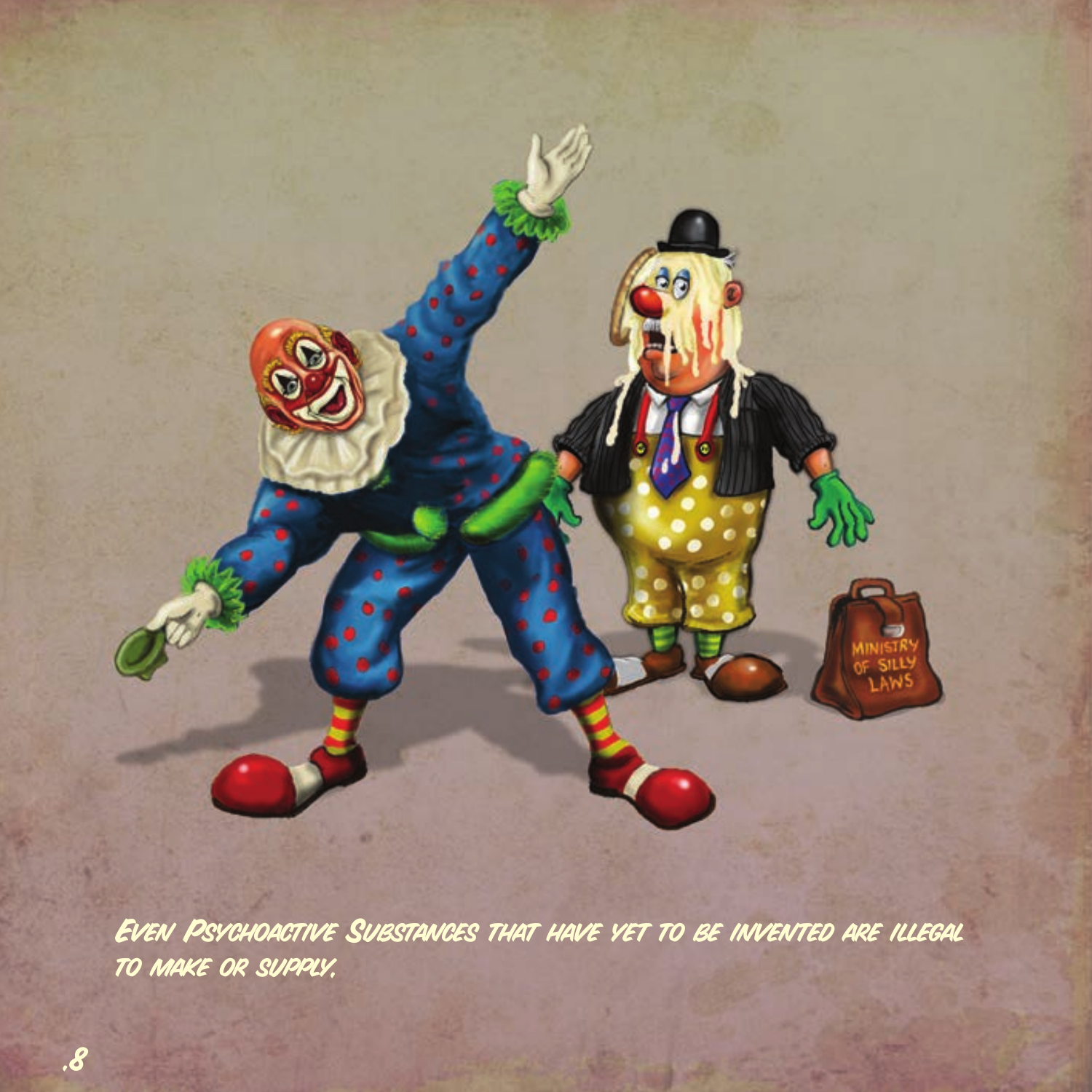"What if they invent a brand new psychoactive substance?", said Biffo.

Mr. Pastry said he had a special test for new substances to tell if they were psychoactive or not.

"If they test positive they will be included in my new law", said Mr. Pastry.

"That means psychoactive substances that have yet to be invented are illegal", said Biffo.

"Look Biffo, legal highs have killed people. My new law is designed to stop their sale or supply", said Mr. Pastry, who was getting quite cross with Biffo's questions.

"So a psychoactive substance is a substance that has an effect on your brain", said Biffo.

"It is illegal to make, sell, supply, offer to sell or supply, import or export any psychoactive substance if it is likely to be used to get high", said Mr. Pastry.

"Apart from booze, fags, caffeine and medicines", said Biffo.

"Correct", said Mr. Pastry. "And those drugs that are already illegal are still illegal".

"But possession of a psychoactive substance is not an offence unless you are in prison", said Biffo.

"That's right Biffo, I think you've got it" said Mr. Pastry.

Biffo had heard enough by now. He understood all about the **Psychoactive Substances Act** ... so he threw a custard pie in Mr. Pastry's face and went to the pub.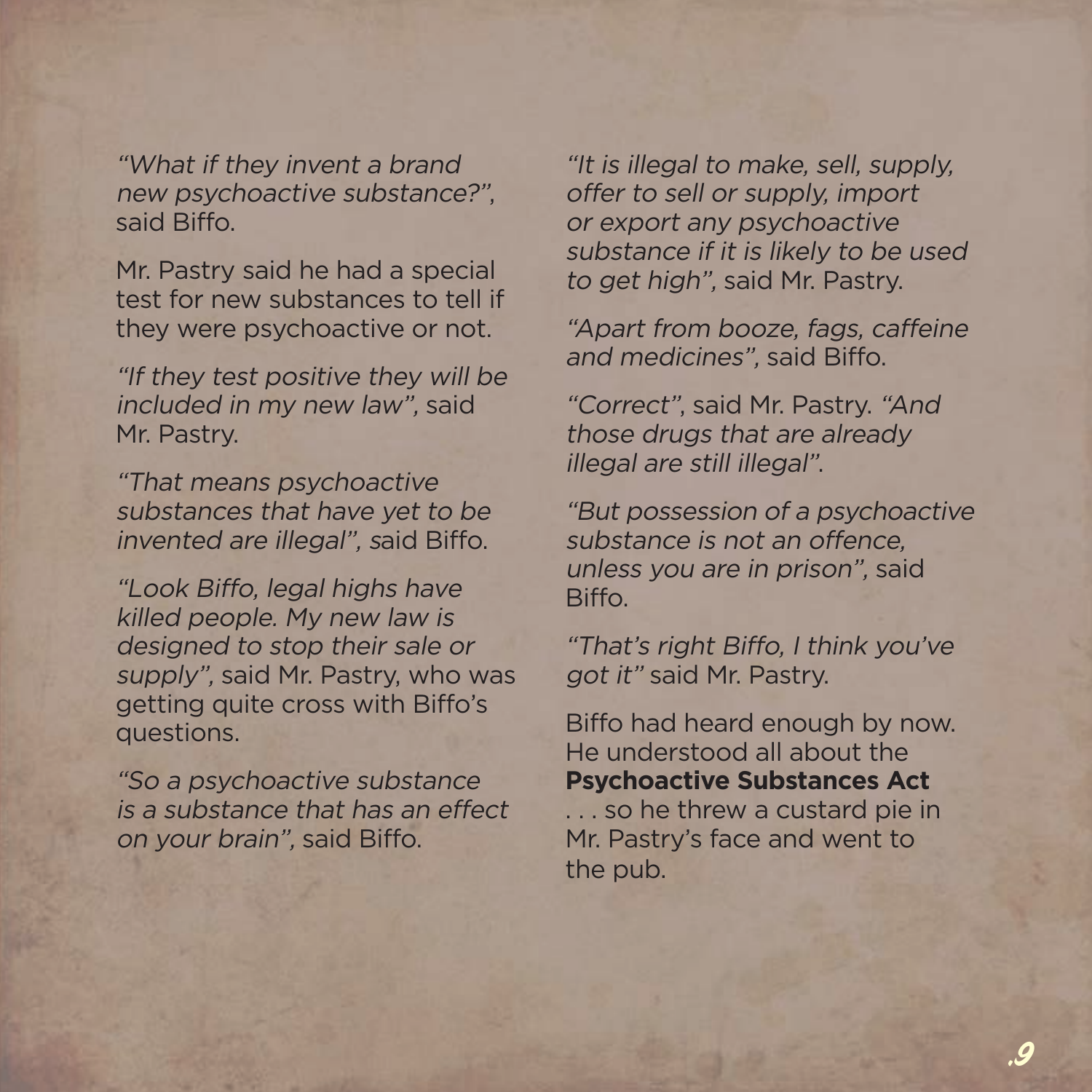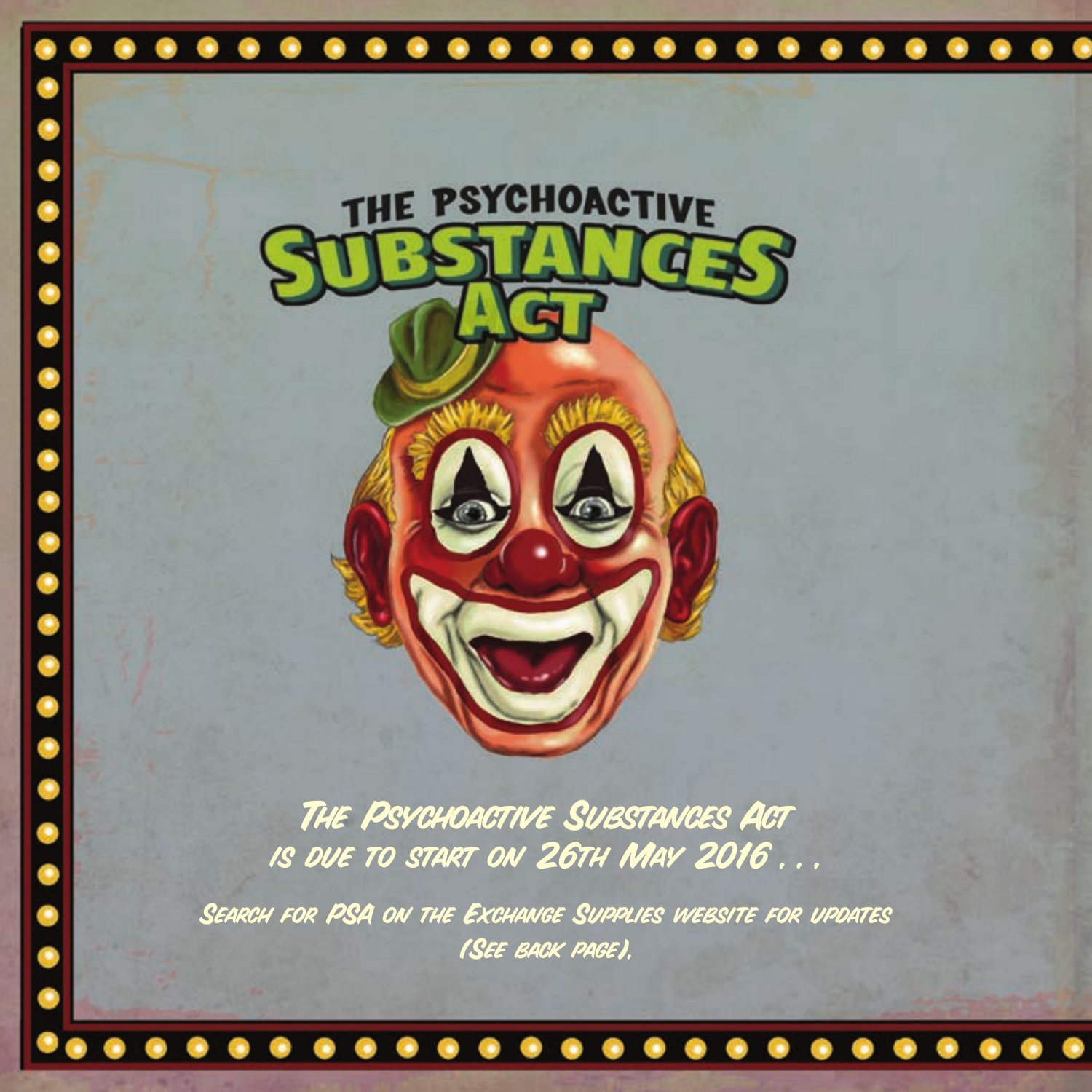. . . . . . . . . . . .  $\bullet$ 

It is illegal to make, sell, supply, offer to supply, import or export ANY psychoactive substance if it is likely to be used to get high . . . apart from Alcohol, Nicotine, Caffeine and Medicines.



Nitrous Oxide (Laughing Gas) is included in the Psychoactive Substances Act, but Poppers are not. (They changed their mind about Poppers)



Importing a psychoactive substance includes buying it from a foreign website.



The Misuse of Drugs Act remains the same. Those drugs that are already illegal are still illegal to possess.



POSSESSION OF A PSYCHOACTIVE SUBSTANCE is NOT an offence . . . unless you are in prison.

## $\bullet$   $\bullet$ . . . . . . . . . . . . . .